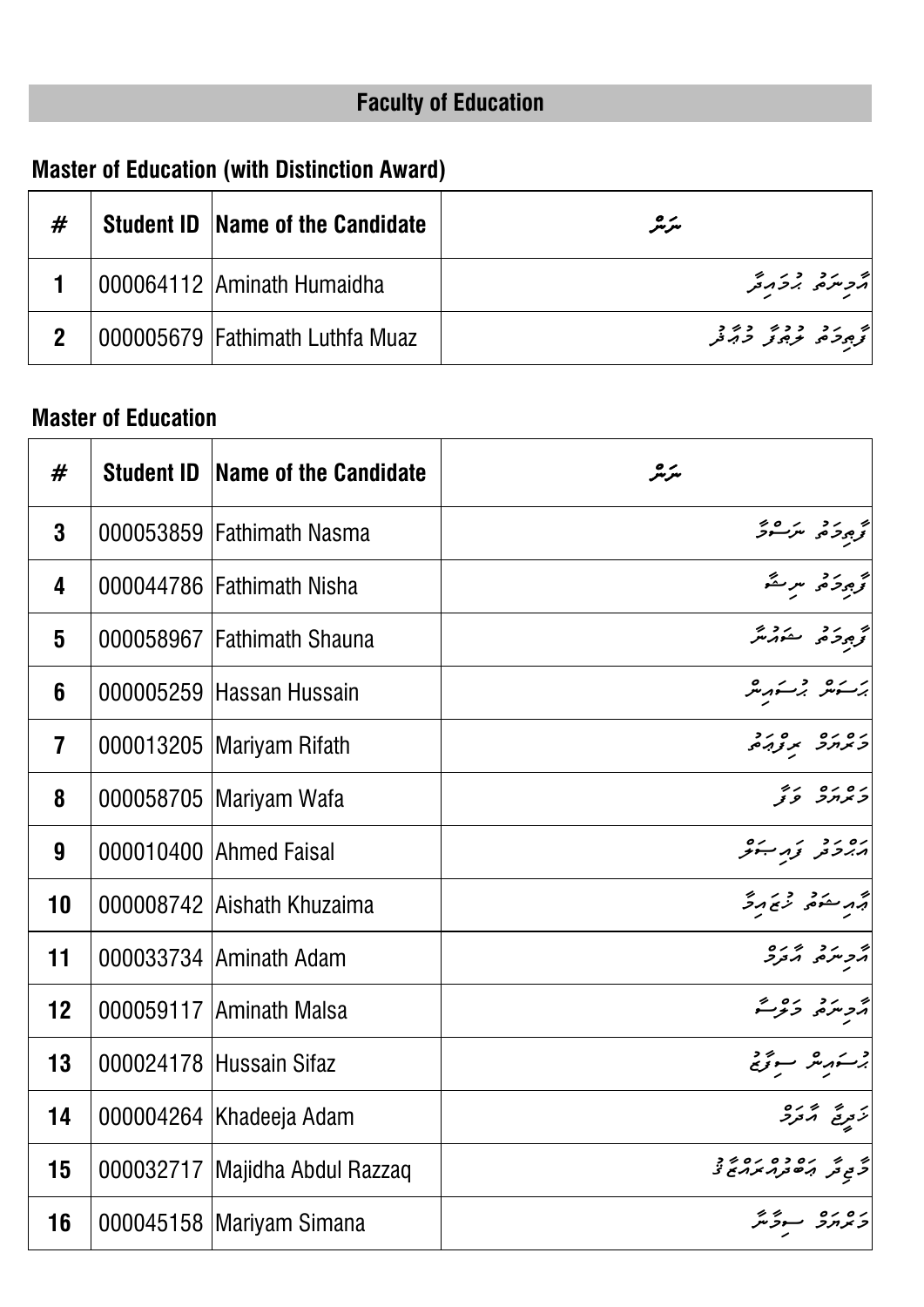|  | 000009080   Shahma Abdul Majeed | مەدەبرىرى دەر د                  |
|--|---------------------------------|----------------------------------|
|  | 000006942  Zahma Mohamed        | ره ره د ده د د<br>  پح برح رح حر |

### **Master of Education (English Language Teaching)**

| #  | <b>Student ID</b> | Name of the Candidate             | سرمر                                                |
|----|-------------------|-----------------------------------|-----------------------------------------------------|
| 19 |                   | 000007069   Mariyam Ahmed         | ים ים ים יד<br><i>כ</i> א <i>ורכ</i> ו <i>ייכ</i> ת |
| 20 |                   | 000021257 Aishath Shafaza         | أبر مرحدة والمستوفر                                 |
| 21 |                   | 000040187 Aminath Ahmed Didi      | چر سره ده دو په                                     |
| 22 |                   | 000021745   Aminath Athoofa Ahmed | ה גב גדבה גם גב<br>גביתים, גְפְצַ גִדַב             |
| 23 |                   | 000000271 Aminath Safoora         | أترج سيردد بردد بر                                  |
| 24 |                   | 000029400 Gulshooma Naseem        | ده ددو شرسود                                        |
| 25 |                   | 000007423   Khadeeja Ahmed        | ابر به ره رد<br>انزویج ا <i>زبرد</i> تر             |
| 26 |                   | 000053524 Mariyam Raafia          | ב זח כי הז                                          |
| 27 |                   | 000000269   Naila Ibrahim         | شرمۇ مەھرىر                                         |
| 28 |                   | 000007724 Ramiza Ibrahim          | ת בי הסתיק                                          |
| 29 |                   | 000006129 Thahmeena Mohamed       | נכ"ק בנסיב<br>סנקית בגובת                           |
| 30 |                   | 000028664 Zuha Ali Naseer         | ة تر <sub>م</sub> ركز مركب مركز                     |

### **Bachelor of Arts in Teaching English as a Foreign Language (with Distinction Award)**

|    | <b>Student ID   Name of the Candidate</b> | $\mathcal O$<br>سرسر |
|----|-------------------------------------------|----------------------|
| 31 | O00058147 Hassan Hussain                  | ئەسكەشرىر بەر سىز    |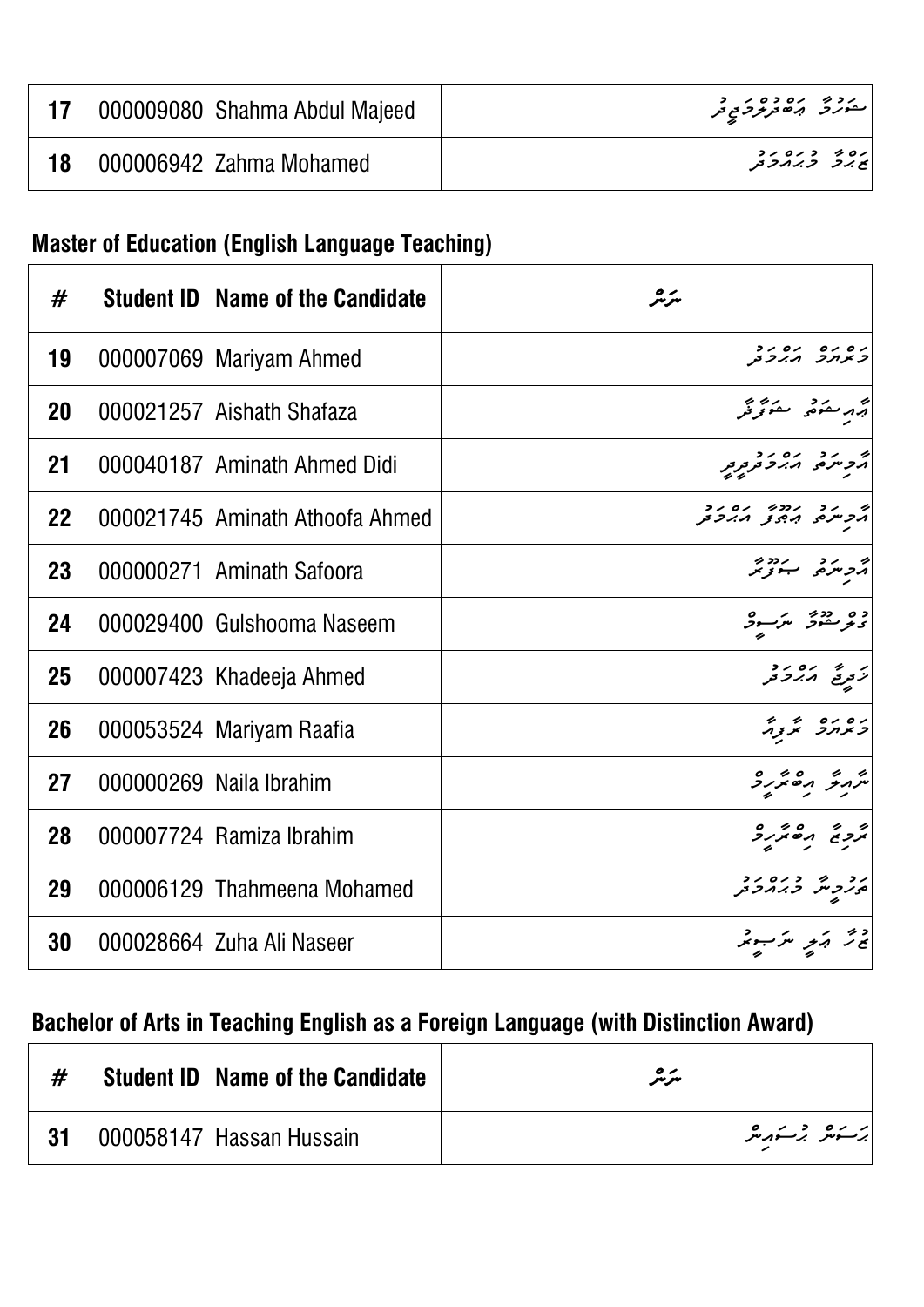| #  |           | <b>Student ID Name of the Candidate</b> | سرمر                                 |
|----|-----------|-----------------------------------------|--------------------------------------|
| 32 | 000061000 | Aminath Jeehaan<br><b>Hussain</b>       | أترجز ويحمد برسكه مر                 |
| 33 | 000069993 | <b>Aminath Reesha</b><br>Mohamed        | م دره برگ دره دد                     |
| 34 |           | 000064721 Asiya Ibrahim Rauf            | י היה הם זה הדרס<br>היית הם תוכ זה צ |
| 35 |           | 000067704 Dhimsha Riza                  | قرره معٌش ہر منَّہ                   |
| 36 |           | 000064234   Khadheeja Fainaan Ali       | زَيْرِيَّ وَرَسَّرْسْ رَبِّرِ        |
| 37 |           | 000066808   Mariyam Maaniaa             | ב זח זם "ז                           |
| 38 |           | 000067770 Sha'tha Binth Hisan           | مەدە ھىرە برىگەر                     |
| 39 | 000060900 | <b>Usmaan Saam</b><br><b>Mohamed</b>    |                                      |

#### **Bachelor of Arts in Teaching English as a Foreign Language**

#### **Bachelor of Teaching (Early Childhood)**

| #  |           | <b>Student ID   Name of the Candidate</b> | مترمر                                                                                                         |
|----|-----------|-------------------------------------------|---------------------------------------------------------------------------------------------------------------|
| 40 | 000066871 | Aishath Dhimna<br>Mohamed                 | اته مشخصی در در در در در در استفاده برای در استفاده استفاده بر استفاده برای در در استفاده برای کنید به دست با |
| 41 |           | 000018768   Mariyam Fazna                 | ده ده ده پر<br>  د بر بر د د پر                                                                               |
| 42 | 000006357 | <b>Fathimath Latheefa</b>                 | توجود توجوتر موثر تر                                                                                          |

#### **Bachelor of Teaching Primary (with Distinction Award)**

|    | <b>Student ID Name of the Candidate</b> | $\bullet\!\!\!$<br>سرسر |
|----|-----------------------------------------|-------------------------|
| 43 | 000069790   Ifaayath Ibrahim            |                         |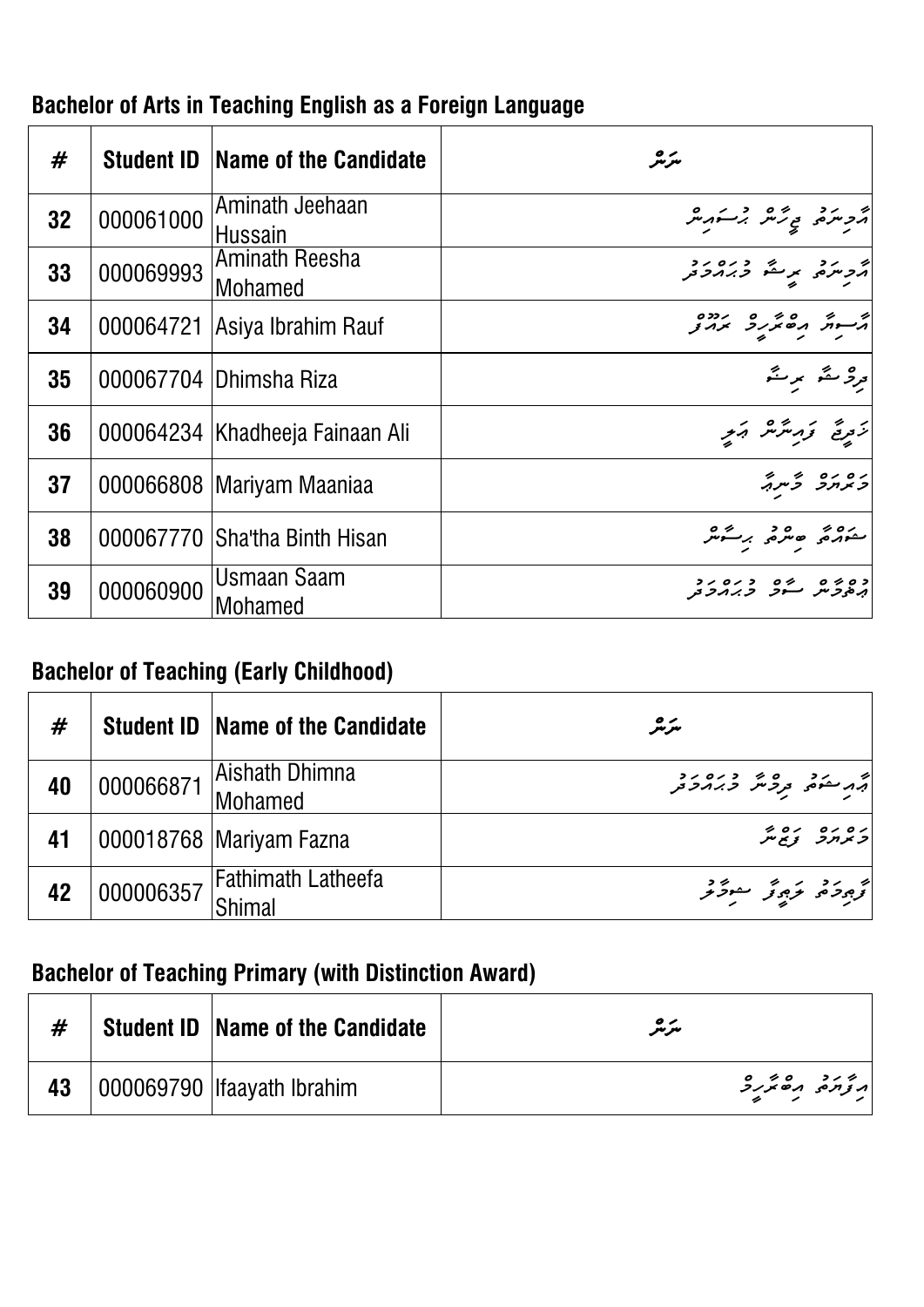### **Bachelor of Teaching Primary**

| #  |                       | <b>Student ID Name of the Candidate</b> | مترمر                              |
|----|-----------------------|-----------------------------------------|------------------------------------|
| 44 | 000067233             | Mariyam Shamahath<br>Naeem              | و ده ده مشورد مردمی                |
| 45 |                       | 000060258   Mariyam Shazura             | ره ره مدره به<br> و بر برد مسکو بر |
| 46 |                       | 000068520 Rugiyya Suidha                | بمرتج مهتم مستهرمه فحر             |
| 47 |                       | 000070144 Shafaanaa Rasheedh            | ىمۇترىتر برىسىتى                   |
| 48 | 000059730 Azra Najeeb |                                         | پر دی په سر <sub>ي ت</sub> ه       |
| 49 |                       | 000070489 Hawwa Ameela                  | رەپ ئەرىخ                          |
| 50 |                       | 000047312 Thalha Hassan                 | ره پر مره<br>جوبر برسومبر          |

### **Bachelor of Teaching Primary (Special Education) (with Distinction Award)**

|  | <b>Student ID   Name of the Candidate</b>     | $\mathcal{\bullet}\mathcal{\mathcal{A}}$<br>مىرىىر |
|--|-----------------------------------------------|----------------------------------------------------|
|  | <b>515</b>   000069543   Mariyam Luhya Ismail | ره ره ده پر مرضور ده د                             |

### **Bachelor of Teaching Primary (Special Education)**

| #  |           | <b>Student ID Name of the Candidate</b> | سرمر                        |
|----|-----------|-----------------------------------------|-----------------------------|
| 52 |           | 000065952 Aishath Hishma                | جهر منكوفه برمنقوفر         |
| 53 |           | 000055217 Fathimath Shaifa              | كخرج وحقوقه                 |
| 54 |           | 000049357 Hudhna Hussain                | دورشر برستهریش              |
| 55 | 000066735 | Maana Ibrahim<br><b>Shameem</b>         | أدَّسٌ مِنْ يُرُدُّ سُوَدِّ |
| 56 |           | 000044798   Mariyam Suhufa              | ים ים - כבי<br>המחה - היג ז |
| 57 |           | 000053951 Meesam Ihsaan                 | وسنو مبرستر                 |
| 58 |           | 000035497   Noorannahaaru Ahmed         |                             |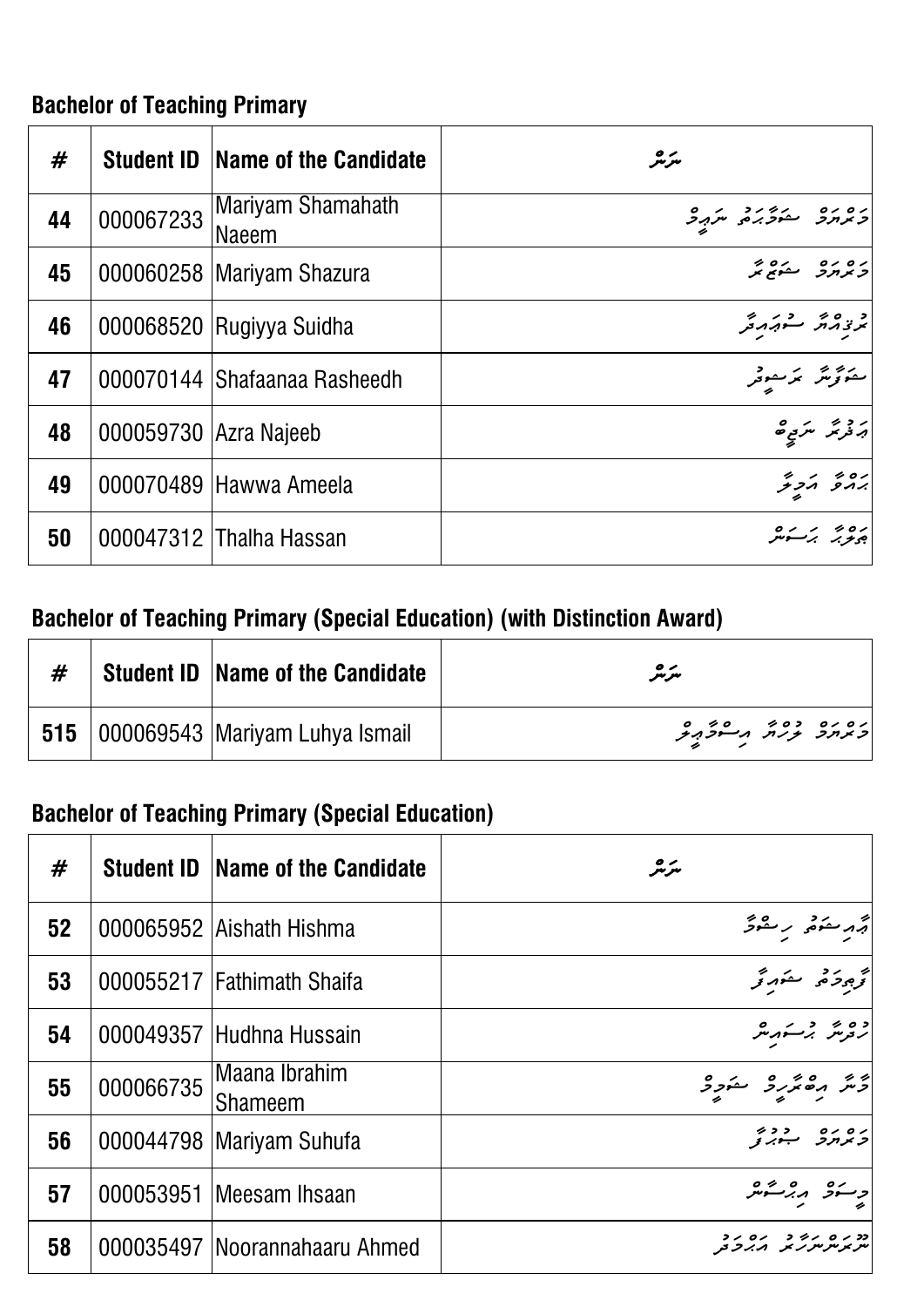| 59 | 000066736 Roona Abdul Hannan | برس بره در در سرسر سر                 |  |
|----|------------------------------|---------------------------------------|--|
| 60 | '000055020   Suha Mohamed    | دی د ره رد<br> سوبر <i>وبر</i> مرو تو |  |

#### **Bachelor of Teaching Secondary**

| #  | <b>Student ID</b> | Name of the Candidate             | سرمر                                                             |
|----|-------------------|-----------------------------------|------------------------------------------------------------------|
| 61 |                   | 000069785   Aishath Hana Adam     | י האד היה היה הים.<br>האד היה היה הבק                            |
| 62 | 000062721         | Aminath Maeesha<br>Rameez         | أأرجن وأراحكم المردح                                             |
| 63 |                   | 000069559 Aminath Samha           | أترجع ومنادرة المجموعية                                          |
| 64 |                   | 000045137   Fathimath Najudha     | و بر د بر د و.<br>ترجي کم مرتع تر                                |
| 65 | 000069447         | <b>Fathimath Seema</b><br>Latheef | اتج مجرد و سوځ مخ جوړنو<br>  توجر حمد محمد محمد محمد محمد محمد ا |
| 66 | 000059121         | <b>Hafsa Ali</b>                  | برو مبتم وبمبر                                                   |
| 67 |                   | 000067219 Janaan Shareef          | تەشرىش سەپرىر                                                    |
| 68 | 000069801         | Shadhaa Aneedh                    | ے تھ کہ مر <sub>ک</sub> ر<br>مشتر کر مرکز                        |
| 69 | 000052921         | Sidhuna Farooq                    |                                                                  |

# **Bachelor of Teaching Primary (Dhivehi/Islam/Quran) (with Distinction Award)**

| #  |           | <b>Student ID Name of the Candidate</b> | مترمگر                             |
|----|-----------|-----------------------------------------|------------------------------------|
| 70 |           | 000010535   Fathimath Leena             | كخ جرمزة برنتر                     |
| 71 |           | 000069099 Aminath Inaya Mohamed         | أثر شر و ره دره رد                 |
| 72 |           | 000008932 Aminath Mueena                | أثرجه شرقه فرميش                   |
| 73 | 000003273 | Haseela Mohamed<br>Moosa                | پرسری دره در « ۶۰                  |
| 74 |           | 000018057   Mariyam Sama                | ده ده سره                          |
| 75 |           | 000005550 Ummu Salma Ali                | ده د رورس<br>  <i>د د حسود آبو</i> |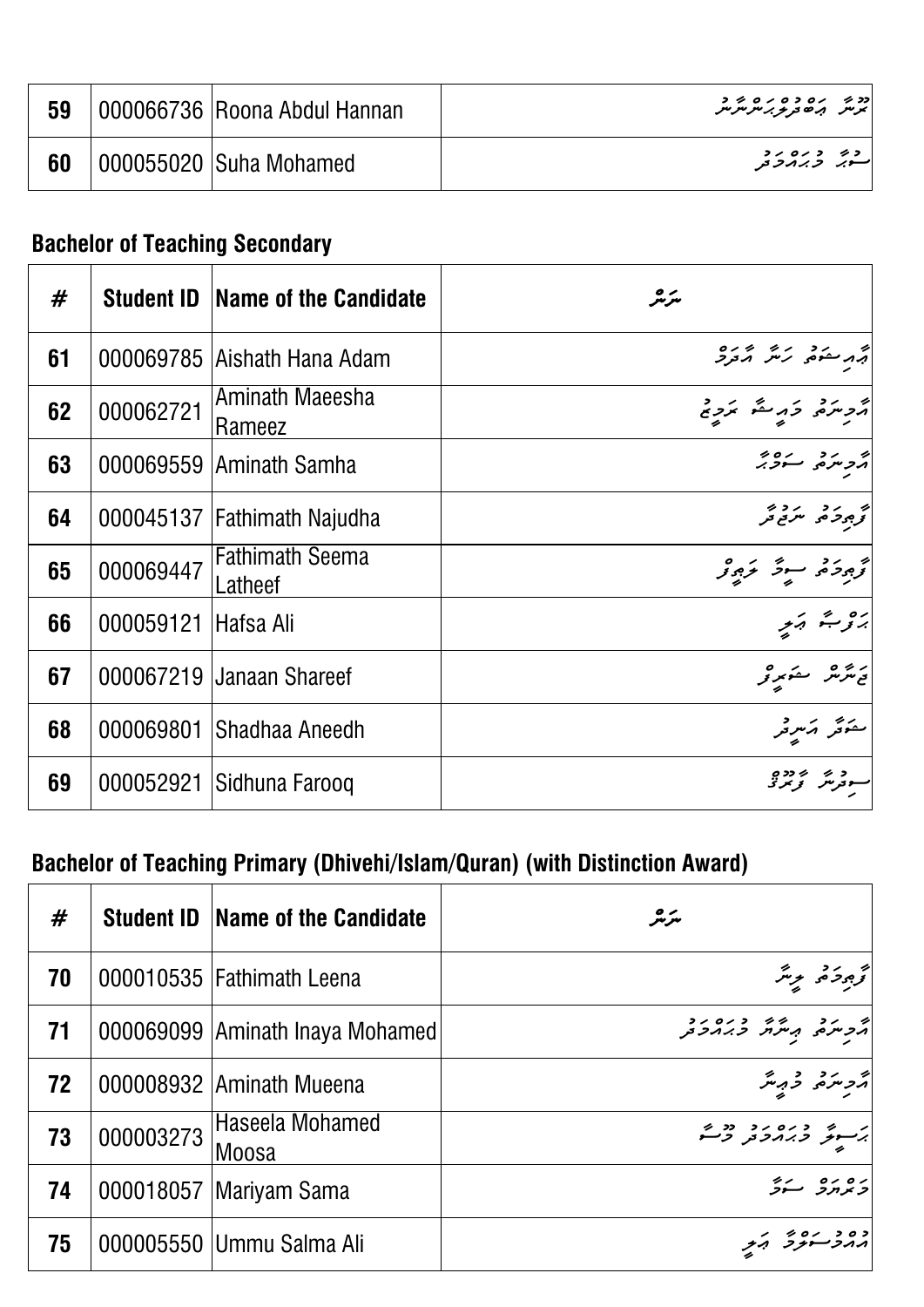| #  | <b>Student ID</b>    | Name of the Candidate            | سرمر                                                |
|----|----------------------|----------------------------------|-----------------------------------------------------|
| 76 |                      | 000065665   Adam Saam            | ا دره در پره<br>امترو سکو                           |
| 77 |                      | 000032812 Aishath Niusa          | أثرم مضمضي سرمر محتم                                |
| 78 |                      | 000068365 Aishath Shahma         | أتهر متذهر متورد                                    |
| 79 |                      | 000059025   Ameera Hassan        | پرچه برسوشر                                         |
| 80 |                      | 000069789 Aminath Shakhiyyath    | مرد مرد متورد مرد                                   |
| 81 |                      | 000053883 Aminath Zahira         | أترجه مردم للمحرب                                   |
| 82 |                      | 000017010 Aminath Zidhna         | أثرجه تنزع ورشر                                     |
| 83 |                      | 000069125 Fathimath Sama         | أقرجوه سترقر                                        |
| 84 |                      | 000027196   Ihsana Ibrahim       | ە ئەسەئىر ھەمزىر ئ                                  |
| 85 |                      | 000049685   Luguman Easa         | ودومر برگ                                           |
| 86 |                      | 000028918   Mariyam Abdul Rahman | ים ים ים כם ים 2<br><i>כאתר</i> הש <sub>ב</sub> ראת |
| 87 |                      | 000031683   Nasrath Waheedha     | مر شو بر در در کار در کار کرد کر                    |
| 88 |                      | 000057195 Shafia Ahmed           | متموية مددور                                        |
| 89 |                      | 000007584 Sheeza Rashid          | ے پیچ گر کھوٹو<br>پیچ گر کھوٹو                      |
| 90 |                      | 000008343 Shehenaz Waheed        | ره دره در در در کار تاریخی است.<br>مشور مترج        |
| 91 | 000067040 Sofa Adam  |                                  | ريز و ره<br>ښونو گردگر                              |
| 92 |                      | 000019218 Abdulla Mumthaz        | ره د ده پر د<br>برخو <sub>مر</sub> الله حرمهم       |
| 93 | 000049886 Abida Umar |                                  | بر در د<br>جامعر برح پر                             |
| 94 |                      | 000053525 Aishath Adam           | ج د حدّه معرد ه<br>ج.د حدّه معرفر                   |

# **Bachelor of Teaching Primary (Dhivehi/Islam/Quran)**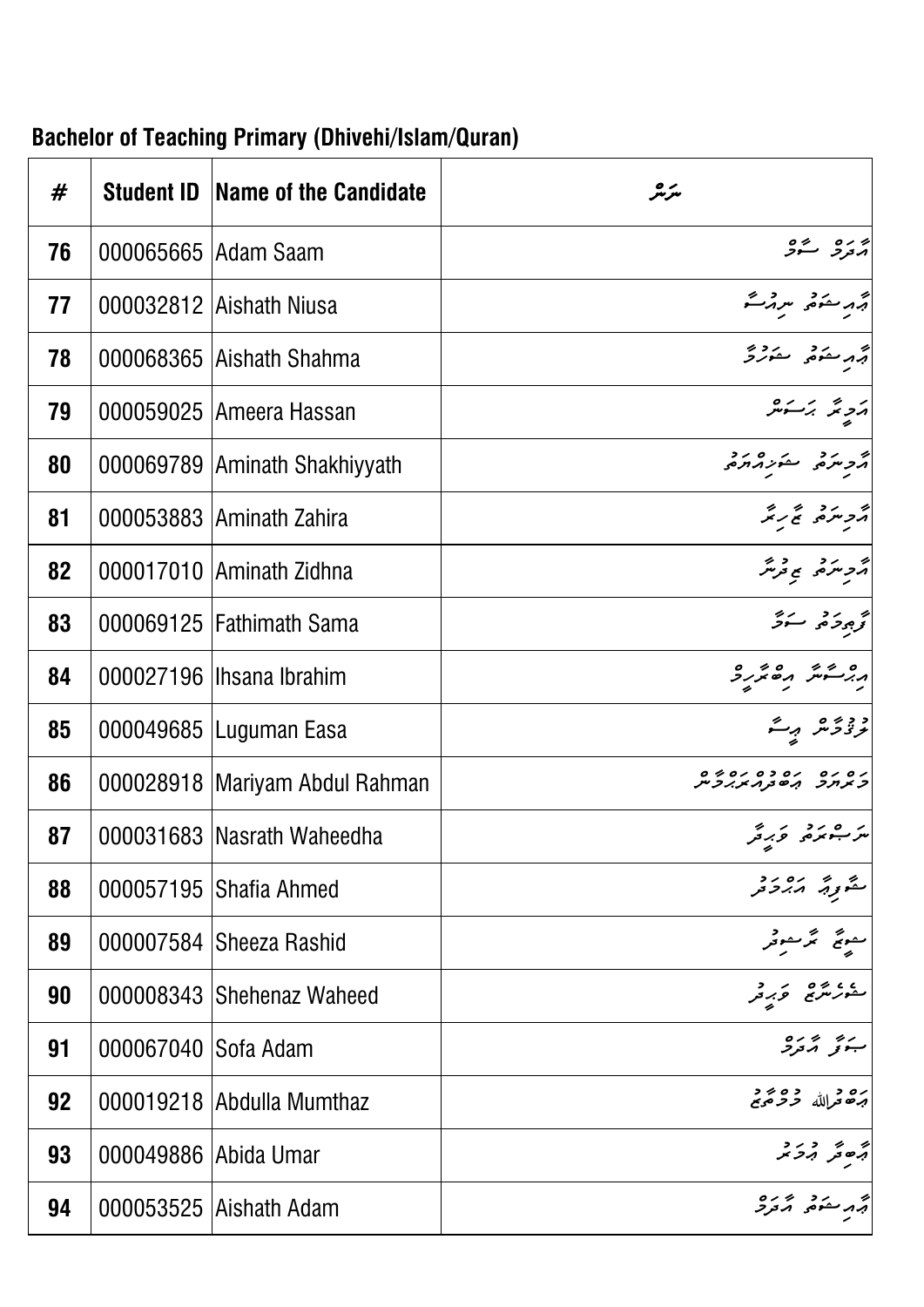| 95  |                        | 000014114   Aishath Adam           | جهر مشور در ۱۶۸۵<br>جهر مشور محمور          |
|-----|------------------------|------------------------------------|---------------------------------------------|
| 96  |                        | 000049307 Aishath Waheeda          | أبهر حكم وبرقر                              |
| 97  |                        | 000050889   Ameera Abdulla         | مَجِرْ يَمْهُ قَرَاللَّهُ                   |
| 98  | 000047901              | <b>Aminath Reenee</b>              | ה<br>הכיתם, תית<br>- י                      |
| 99  |                        | 000031396 Fakhira Mohamed          | به به دره رد<br>ترزیگر <i>و بر م</i> رومر   |
| 100 | 000053180              | <b>Fathimath Mohamed</b><br>Fulhu  | ه در دره درد.<br>ترجیحه <i>د بر م</i> رتربر |
| 101 |                        | 000068535   Fathimath Raisha       | توجود حرم مكرم                              |
| 102 |                        | 000024606 Ghina Ahmed              | د نگر مدر د                                 |
| 103 | 000049727   Mariyam Ai |                                    | ده ده در                                    |
| 104 |                        | 000038909   Mariyam Nisha          | دە رە سرچ                                   |
| 105 |                        | 000032769   Mariyam Ruveysha       | ره ره در گ                                  |
| 106 |                        | 000066771   Mohamed Vishah         | و ره رو هغه د                               |
| 107 |                        | 000002303 Rabia Mohamed            | ק הי כנסנד<br>האסף, כגורבת                  |
| 108 | 000048838              | Mariyam Shiudhath<br><b>Ismail</b> | ره ده مشهوره مسرگرمرگر                      |
| 109 |                        | 000030246 Aishath Shaazina         | أترمر مسكومه المستكوم يتكر                  |
| 110 | 000069781              | <b>Fathimath Abdulla</b>           | تحرج حرح حره فحرالله                        |
| 111 |                        | 000020423 Fathimath Nisma          | تح محركة مرسوكر                             |
| 112 |                        | 000053978   Thaibath Majeed        | بر در در د<br>جرم خه در کو                  |
| 113 | 000007587 Zeena Nizar  |                                    | <br>  پی متر سریح تنر                       |